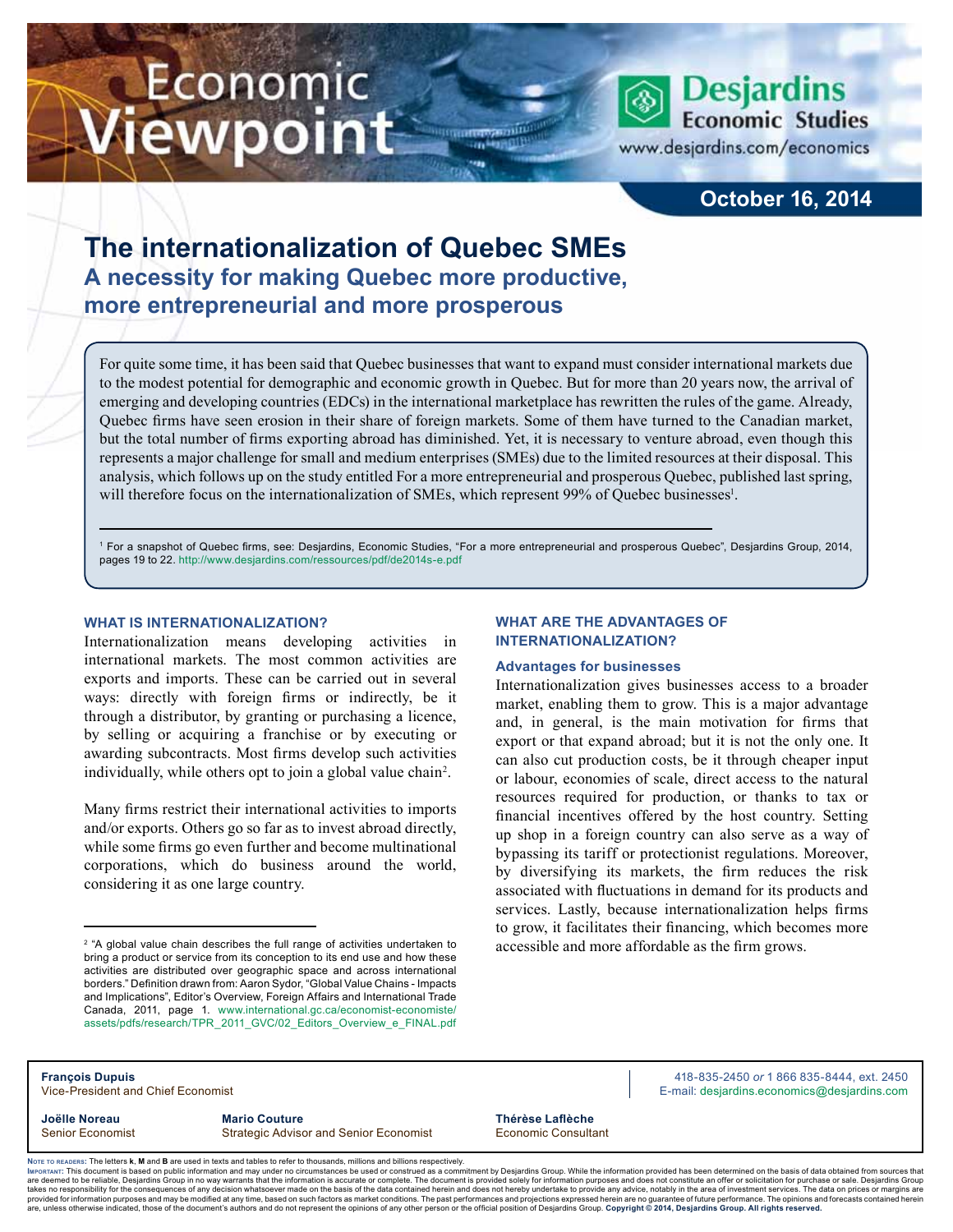



At the same time, thanks to internationalization, firms participate in the sharing of knowledge and are up to the minute with the latest technological developments in their sphere of activity, enabling them to remain competitive. Since competition is fierce on international markets, firms that are active abroad are subject to pressures that constantly force them to innovate and improve their productivity. In fact, empirical studies support the hypothesis that exporting stimulates productivity and innovation<sup>3</sup>.

## **Advantages for Quebec**

Since growth outlooks in the advanced economies are limited, Quebec needs to look abroad to a greater extent in order to ensure its growth, while targeting EDCs in particular since they offer huge outlets to exporters. Indeed, it is in Quebec's greatest interest to encourage firms to look abroad because it needs to increase its productivity, the growth of which is lagging behind the rest of Canada and the United States. Apart from the fact that firms need to open their doors to the world, we must begin by stimulating entrepreneurial ambition. It is important to keep highperformance SMEs in Quebec, as they generate jobs and wealth.

Quebec's international exports of goods and services have fallen by 1.0% per year, on average, since the beginning of the 2000s, due to the pullback in exports to the United States. Consequently, international exports have plummeted as a share of GDP, from 42% in 2000 to 27% in 2013. The number of firms exporting abroad shrank by 10% between 2006 and 20094 .

It should be mentioned that this phenomenon is not peculiar to Quebec; it has been observed in most of the Canadian provinces, particularly in Ontario where international exports as a share of GDP have also declined considerably. That share fell from 53% to 33% during the same period, and the number of firms exporting abroad contracted by 12% between 2006 and 2009.

Canada's share of the U.S. market has been eaten away by the EDCs, especially by China. Canada's share of U.S. imports has declined in all the major industry categories since 2000, with the exception of oil and coal. The five industries in which Canada has suffered the greatest losses—paper, wood products, printed and related products, furniture and accessories, and plastic and rubber products—are among those in which China has recorded the greatest gains<sup>5</sup>. We would point out that these industries have a strong presence in Quebec.

In recent years, Quebec's trade with the EDCs has increased. For instance, merchandise exports to 13 EDCs rose by 14% per year, on average, between 2003 and 2013<sup>6</sup>. These countries' share of Quebec's total merchandise exports tripled during that period, but is still quite limited, amounting to just 10% in 2013.

Thus, Quebec firms have partially compensated for the decline in exports to the United States by expanding to other parts of the world, in particular to the EDCs. If Quebec is to improve its trade balance, it is essential that this trend continue, as it is unlikely that Quebec will be able to win back all of the U.S. market share that it has lost in recent years. But Quebec's exporting firms must not forsake the United States; that country will always be the one most easily accessible to them.

<sup>3</sup> Ciuriak, Dan, "Exporter Dynamics and Productivity: Editor's Overview", Foreign Affairs and International Trade Canada, 2010. http://www. international.gc.ca/economist-economiste/assets/pdfs/research/ TPR\_2010/editorsOverview-eng.pdf

<sup>4</sup> The exporter register data stop in 2009. Statistics Canada has just published the data for 2012, but unfortunately they are not comparable to the previous data, which are currently undergoing a methodological revision.

<sup>5</sup> Business Development Bank of Canada, China and Mexico Eat Away at Canada's Share of the American Market, Monthly Economic Letter, November 2013, pages 1 and 2.

<sup>6</sup> Desjardins, Economic Studies, op. cit. note 1 on page1 (page 47). The 13 EDCs in question are Brazil, Russia, India, China, Mexico, Indonesia, Turkey, Saudi Arabia, South Africa, Venezuela, the Philippines, Nigeria and Vietnam.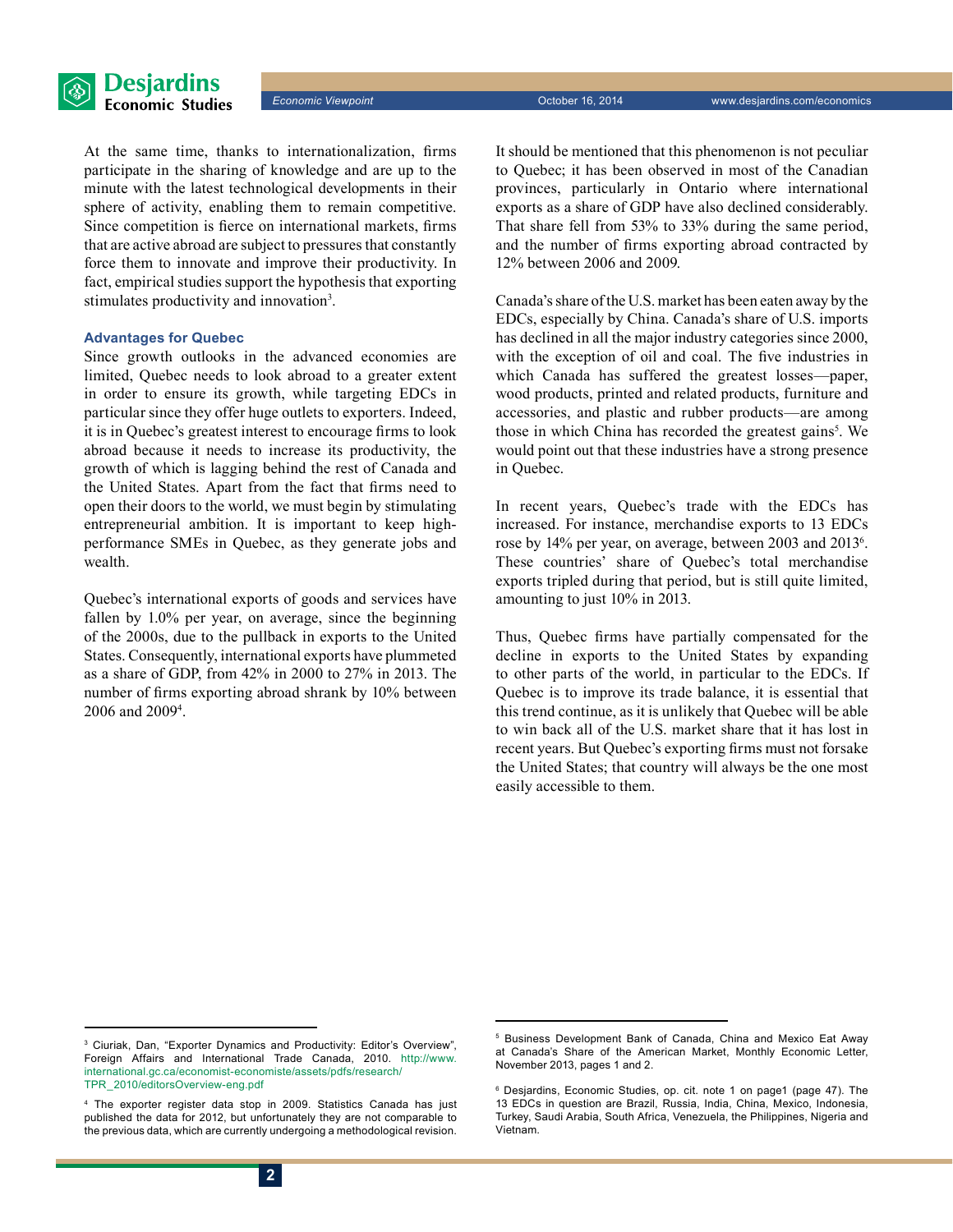#### **The international trade engagement of Quebec firms**

## **The relative weakness**

## **of Quebec firms' internationalization**

We frequently hear that Quebec firms have a smaller presence in international markets, compared with firms in the other Canadian provinces. It is true that international exports represent a smaller share of GDP in Quebec than in the majority of the other provinces. In 2012, it stood at 26%, compared with 32% in Ontario, and 50% in New Brunswick, for example.

These deviations are largely due to differences between the industrial structures of the various provinces. In Ontario, the car industry dominates the manufacturing sector, and a large proportion of automobile production is exported. As for New Brunswick's exports, they are dominated by refined oil because the province has the largest oil refinery in the country. In short, it would be rash to conclude that fewer Quebec SMEs are active in the international arena compared with those in the rest of Canada, based on a comparison of the provinces' ratios of exports to GDP.

On the other hand, the results of surveys conducted by the Fondation de l'entrepreneurship, which occasionally provide some provincial statistics on international activities, support this assertion. They generally indicate that the percentage of Quebec entrepreneurs who are engaged in international activities is lower than that of entrepreneurs in the rest of Canada. Moreover, the percentage of prospective entrepreneurs who intend to export is lower in Quebec than in the other Canadian provinces<sup>7</sup>.

The Survey on Financing and Growth of Small and Medium Enterprises produced by Statistics Canada, based on a survey conducted among a very large number of SMEs, no doubt provides the most reliable data on the subject. The results of the 2011 survey corroborate those of the Fondation de l'entrepreneurship. Indeed, 9.8% of Quebec SMEs reported exports in 2011 versus 10.4% of all Canadian SMEs. Furthermore, the percentages of SMEs that have outsourced activities abroad, made direct investments abroad or carried out other commercial activities internationally in 2011, as well as the percentage of SMEs that intend to expand into new, international markets in the next three years, are generally smaller in Quebec than in the other parts of Canada (table 1).

## **Table 1 – A few statistics on SMEs' international activities in 2011, by region**

|                                                                                                                        | <b>Atlantic</b><br><b>Provinces</b> | Quebec  | <b>Ontario</b> | <b>Prairies</b> | <b>British</b><br>Columbia | Canada |  |  |
|------------------------------------------------------------------------------------------------------------------------|-------------------------------------|---------|----------------|-----------------|----------------------------|--------|--|--|
| Have exported goods or services abroad                                                                                 | 9.2%                                | 9.8%    | 12.8%          | 6.7%            | 11.2%                      | 10.4%  |  |  |
| Have imported goods or services from abroad                                                                            | 14.7%                               | 19.5%   | 28.0%          | 27.0%           | 32.1%                      | 25.8%  |  |  |
| Have outsourced commercial activities from<br>Canada to foreign firms                                                  | 0.3%                                | 2.4%    | 3.4%           | 3.9%            | 4.4%                       | 3.2%   |  |  |
| Have made direct investments abroad                                                                                    | 0.9%                                | 0.3%    | 1.1%           | 0.9%            | 0.7%                       | 0.8%   |  |  |
| Have carried out other international business<br>activities                                                            | 2.0%                                | $0.4\%$ | 1.4%           | 1.3%            | 1.8%                       | 1.3%   |  |  |
| Are intending to expand into new markets                                                                               | 7.9%                                | 10.5%   | 12.4%          | 10.5%           | 15.9%                      | 11.9%  |  |  |
| Source: Survey on Financing and Growth of Small and Medium Enterprises, 2011, Statistics Canada, tables 22, 23 and 25. |                                     |         |                |                 |                            |        |  |  |

<sup>7</sup> See Fondation de l'entrepreneurship, « Qu'est-ce que les entrepreneurs québécois ont dans le ventre? », Indice entrepreneurial québécois 2010, p. 16; Fondation de l'entrepreneurship, « Scène internationale : les entrepreneurs du Québec sont-ils actifs? », Indice entrepreneurial québécois 2011, 40 pages; Fondation de l'entrepreneurship, « Les entrepreneurs québécois font-ils preuve d'audace? », Indice entrepreneurial québécois 2013, p. 36. Note: In the 2011 study, the percentage of direct sellers with international ambitions is larger than that of direct sellers in the rest of Canada.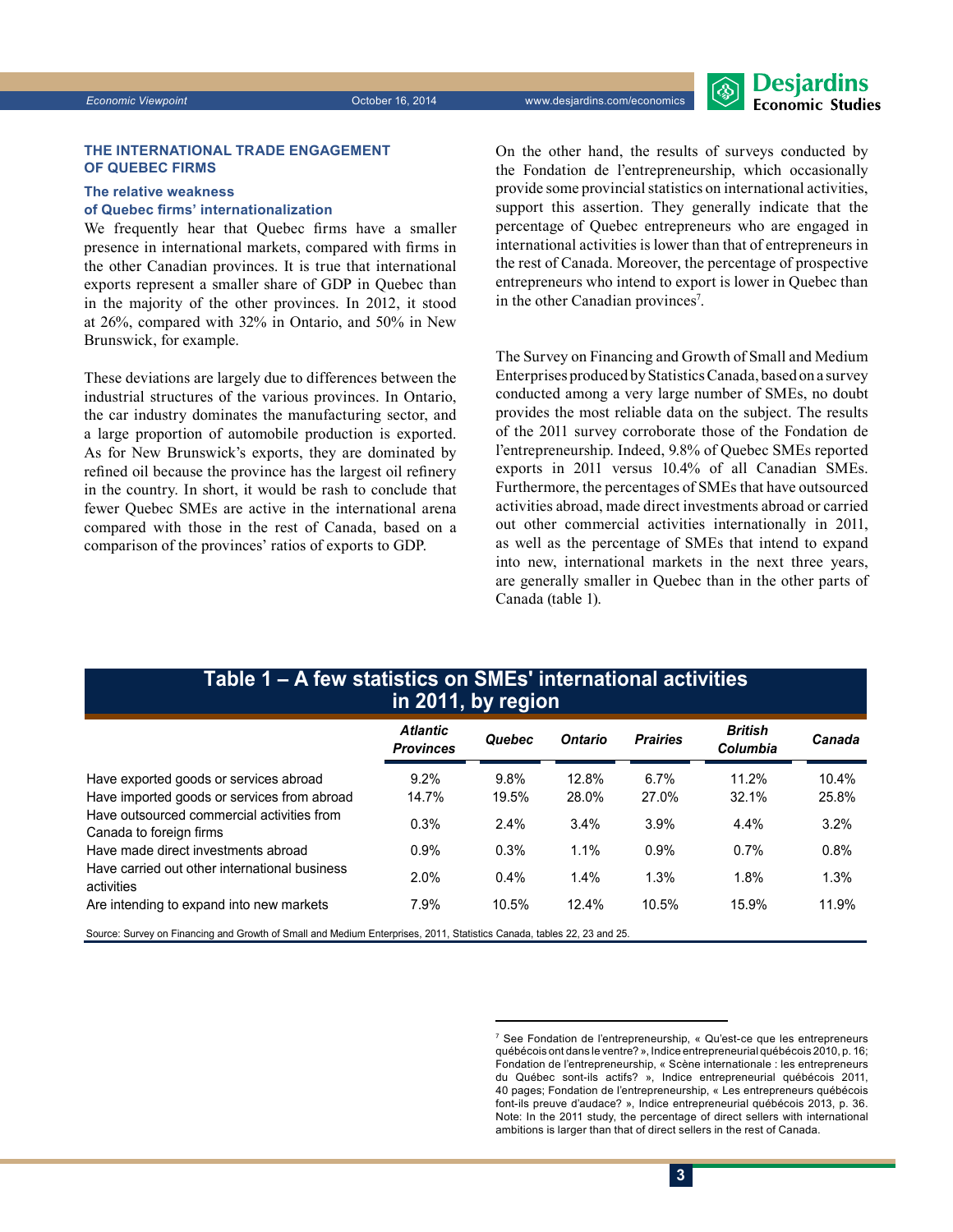

## Finding the necessary funding Identifying business opportunities V<br>
Determining the appropriate strategy (direct or indirect exports, direct investment abroad, etc.)<br>
Tracking down business partners<br>
Finding information on foreign markets<br>
Verifying the reliability of partners, supplie Tracking down business partners Finding information on foreign markets √ Verifying the reliability of partners, suppliers and potential buyers Developing expertise for managing international operations (or hiring experts) Finding the time to manage international operations (or hiring staff to do it) Following bureaucratic and regulatory procedures Adapting the firm's products and services to the needs or tastes of foreign consumers Adapting to the business culture of foreign countries √ Managing new risks linked to exchange rates, and to the laws and policies of foreign countries **Table 2 List of obstacles to the international engagement of businesses**

- Protecting the firm's intellectual property
- Reorganizing the firm according to its new activities abroad

Source: See note 11

## **The causes of this relative weakness**

It is difficult to explain the relative weakness of the percentage of Quebec SMEs that are internationally engaged. It has already been established that Quebecers are less inclined towards entrepreneurship than other Canadians<sup>8</sup>.

Based on the assumption that more medium-sized firms than small firms are engaged in international activities, the lack of medium-sized firms in Quebec could be a factor<sup>9</sup>. However, the difference between the percentage of medium-sized firms in Quebec and that of Ontario is small (1.6% versus 1.9%). Moreover, it would seem that the correlation between the size of the firm and the probability of it engaging in exports holds true for manufacturing firms, but not for those in the service sector $10$ .

In analyzing the results of a survey on globalization, the firm SECOR-KPMG formulated several hypotheses to explain why "Quebec SMEs are taking so long to achieve their full potential abroad". Some have to do with culture: the language barrier, a legacy of little cultural development and intercultural openness less developed. Others have to do with financing, be it capital that is not aggressive enough internationally, intermediaries (banks, professional services, etc.) that are not inclined to look abroad, or public policies that offer little incentive. These are interesting avenues that would be worth exploring by examining what is done in other parts of Canada.

That said, while it is higher than in Quebec, the percentage of SMEs in the rest of Canada that are internationally engaged is limited. This phenomenon is not new, and many studies have been carried out in the last decade to attempt to explain why Canadian SMEs do not engage internationally to a greater extent. To that end, researchers started by identifying the obstacles to internationalization that are faced by SMEs.

## **Obstacles to internationalization**

Firms that venture into international markets must take on new challenges. These include managing risks linked to exchange rate fluctuations, adapting their products and services to the tastes and consumption habits of foreign customers, respecting cultural differences and adjusting to the regulatory and tax frameworks of the countries where they choose to do business. This also requires adjustments to the management and organization of the firm. In short, the obstacles to internationalization (table  $2)^{11}$ .

The ranking of the obstacles varies according to several factors, including the size of the firm, the nature of the good or service being exported, and the geographic location of the target foreign country. It should be noted that not all SMEs can engage internationally. Some of them produce goods or services that are not exportable, or that it would not be profitable to export. Others simply do not wish to export abroad. The national market is large enough to enable them

<sup>8</sup> See Desjardins, Economic Studies, op. cit. note 1 on page 1 (pages 23 and 24).

<sup>9</sup> SECOR-KPMG, « Focus stratégique », Rapport d'analyse : Résultat de l'enquête, August 2013, page 3.

<sup>10</sup> Barbara Orser et al., "Canadian SME Exporters", Industry Canada, catalogue no. Iu188-92/2008F-PDF, page vi. https://www.ic.gc.ca/ eic/site/061.nsf/vwapj/Canadian\_SME\_Exporters\_Fr.pdf/\$FILE/ Canadian\_SME\_Exporters\_Fr.pdf

<sup>11</sup> The obstacles shown in table 2 are drawn from various publications: Barbara Orser et al., "Canadian SME Exporters", Industry Canada, catalogue no. Iu188-92/2008F-PDF, page 5 https://www.ic.gc.ca/eic/site/061.nsf/vwapj/ Canadian\_SME\_Exporters\_Fr.pdf/\$FILE/Canadian\_SME\_Exporters Fr.pdf ; Macmillan, Kathleen, "Canadian SMEs and Globalization, Success

Factors and Challenges", Conference Board of Canada, May 2008, pages 6 to 10; OECD (2009), "Top Barriers and Drivers to SME Internationalisation", Report by the OECD Working Party on SMEs and Entrepreneurship, page 2. http://www.oecd.org/cfe/smes/43357832.pdf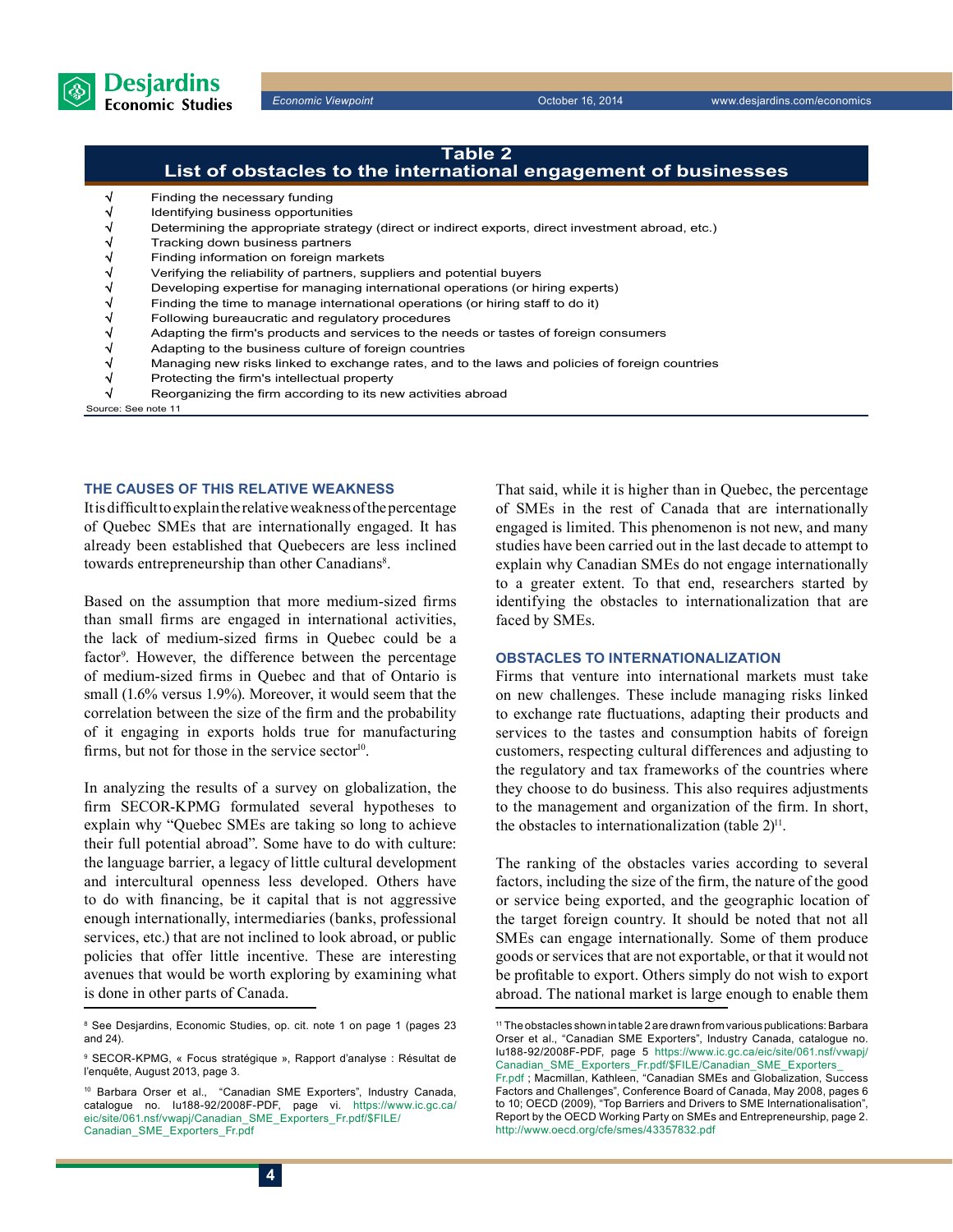

to stay profitable. Their owners generally pursue moderate growth objectives and are not interested in expanding beyond Canada's borders<sup>12</sup>.

Other obstacles to internationalization are of a different nature, such as the firm owner's attitude towards risk, or the desire to control the firm's growth to keep it small and easy to manage<sup>13</sup>. Lastly, the barriers may be based on perceptions rather than on reality; for example, some entrepreneurs may have the false impression that there is no international demand for their product.

## **Other factors to take into consideration**

The manufacturing sector has the largest proportion of exporting firms, but only 6.4% of Quebec SMEs belong to that sector, so that, overall, the number of exporting SMEs is higher in the service sector than in the manufacturing sector.

Between 2000 and 2013, international exports of services increased by 3.3% per year in Quebec, on average, and their share of total exports rose from 12% to 18% during this period. This trend will likely continue, since information technology and telecommunications make it easy to export services throughout the world.

Furthermore, some very interesting facts have been brought to light about new international enterprises (NIEs), i.e. those that have recorded significant export revenues during their first three years of existence. First of all, NIEs operate in all industries, not only manufacturing, technology and knowledge. Even though they are smaller, their owners and employees are younger and they have fewer assets, NIEs achieve a volume of exports that is comparable to that of established exporters. In addition, NIEs are more likely to be owned by recent immigrants, compared with new enterprises that do not export. Lastly, they demonstrate levels of innovation that surpass those of established exporting firms $14$ .

## **How can we encourage Quebec firms to engage internationally?**

#### **Support programs**

Numerous programs exist to support SMEs that wish to venture into international markets. A study on support for internationalization for Quebec SMEs compiled a list of the organizations providing such support, along with the services they offer<sup>15</sup>. The main finding of the study is that the SMEs are not familiar with the support programs that are available to them, and, more importantly, those that are appropriate for them.

Consequently, the authors of the study recommended that the directors of these programs visit SMEs to inform them of the programs' existence and help them identify which ones would suit their needs, directing them, if necessary, to other programs or even to other support organizations. This study dates back to 2011, and the government has made some effort since then to centralize the information on such support programs<sup>16</sup>.

Besides facilitating access to the support programs, adopting a proactive approach to make entrepreneurs more aware of them offers another significant advantage: that of encouraging those facing psychological or perceptual barriers to take the plunge towards internationalization. The very fact of knowing that support measures exist to reduce the risk associated with internationalization could change the behaviour of some of them.

The authors of the study on coaching resources on internationalization for SMEs presented many other recommendations to make the support programs more effective, and most of those recommendations are still very relevant $17$ .

<sup>12</sup> SECOR-KPMG, « Focus stratégique », Rapport d'analyse : Résultat de l'enquête, August 2013, page 38.

<sup>13</sup> Macmillan, Kathleen, op.cit. note 11 on page 4, page 6.

<sup>14</sup> Barbara Orser et al., op. cit. note 11 on page 4, pages 39-41.

<sup>15</sup> Jorge Niosi and Majlinda Zhegu, « Études sur l'accompagnement à l'internationalisation des petites et moyennes entreprises », Rapport de recherche, Université du Québec à Montréal – Canada Research Chair on the Management of Technology, August 2011, page 29. http://www.dec-ced. gc.ca/docs/etude-intrnt-pme-fra.pdf

<sup>16</sup> Note that in its economic policy, « Priorité Emploi » announced in October 2013, the Quebec government undertook to facilitate the use of the services offered to firms that desire assistance for exports, and to streamline the administrative processes. See: Gouvernement du Québec, « Priorité Emploi, Investir dans la productivité, c'est investir dans le Québec – Politique industrielle québécoise 2013–2017 », S'informer— politiques, stratégies, plans d'action, October 2013, page 94. http://www.economie. gouv.qc.ca/fileadmin/contenu/publications/administratives/politiques/ politique\_industrielle.pdf

<sup>&</sup>lt;sup>17</sup> Jorge Niosi and Majlinda Zhegu, op.cit. note 15 on page 5, pages 35 to 38.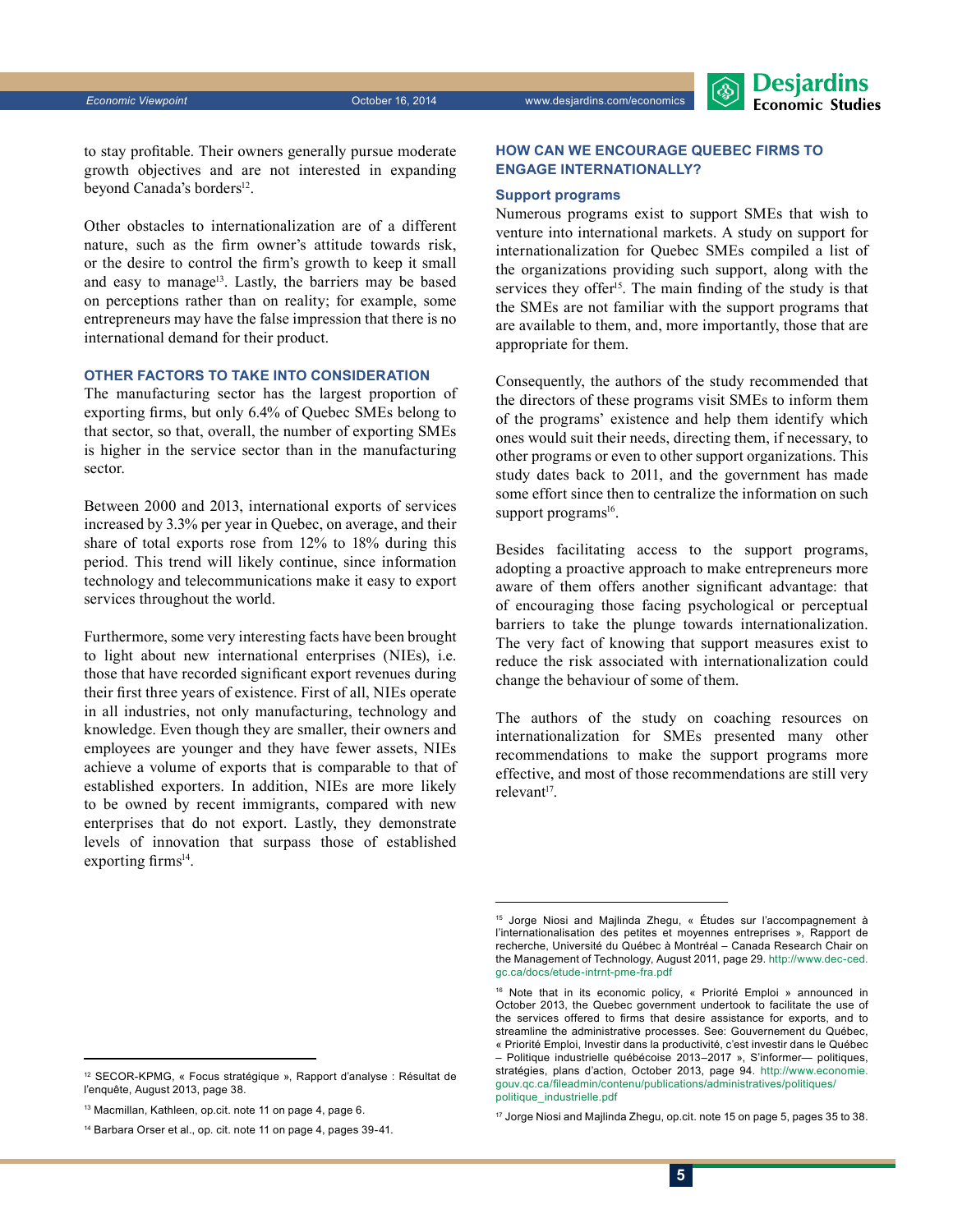

**Target enterprises**

Many of the support programs for internationalization are aimed at manufacturing firms. Given the growing proportion of exporting service firms, it is important not to overlook the firms in that sector when setting up support programs.

Statistics show that exporting firms invest in research and development (R&D) and innovate to a greater extent than non-exporting firms do. Consequently, we need to encourage the creation and development of innovative firms. To do that, we need to continue our efforts to stimulate investment in the early growth phases of firms (seed, startup and beginnings of growth), where too small a proportion of venture capital is invested in Quebec<sup>18</sup>. Next, we need to support the firms that wish to grow. The Centre sur la productivité et la prospérité of the HEC – Montréal has just produced a series of publications about strong-growth enterprises. These publications offer recommendations designed to promote the emergence of this type of firm<sup>19</sup>.

We also need to provide incentives for existing SMEs to innovate more, which would eventually lead a greater number of them to venture abroad. However, support for R&D does not do it all: despite the fact that "Quebec SMEs enjoy the most generous R&D tax breaks in Canada,"20 Quebec's productivity growth is weaker than that of the rest of the country. On this point, experts have already recommended putting more emphasis on direct assistance (loans and grants) than on tax incentives (tax credits, lower payroll taxes on R&D, and accelerated amortization of  $R&D$  assets)<sup>21</sup>.

## **Developing international competencies and putting them to use**

The business owner's motivation is key to the firm's internationalization. Therefore, we need to raise future managers' awareness of the benefits of internationalization and improve their international training, so that they will be open to the idea and well prepared to implement it.

It has already been mentioned that NIEs are more likely to be owned by recent immigrants, compared with new enterprises that are not exporters. Before arriving in Canada, many such business owners were exposed to other cultures and thus have a network of contacts in their country of origin and abroad. Membership in such a network is a major asset for breaking into international markets. Programs designed to facilitate the immigration of foreigners who wish to do business in Quebec already exist; we need to preserve them<sup>22</sup>.

Another way to promote the creation of international contact networks is to attract foreign students here and encourage Quebec students to study abroad, as the economist Henri-Paul Rousseau proposed in a recent speech delivered at the convention of the Association des économistes québécois<sup>23</sup>. The competition waged by universities in the foreign student market is fierce. Although Quebec offers some of the attractions that have the greatest impact on students' choice of where to study, its share of the foreign student market is small. It would seem that Quebec has serious weaknesses when it comes to recruiting students and promoting its university programs abroad<sup>24</sup>. If it wants to succeed in attracting more foreign students, it will have to develop a better recruitment strategy and allocate an appropriate budget to that effort.

Lastly, SME owners who are considering doing business abroad do indeed need funding, but what they need even more is sound advice. On this point, nothing can compare with the advice of an entrepreneur who has succeeded in carving out a place in the international market. Mentoring, or adding an entrepreneur with international experience to a board of directors or an advisory committee, can increase a firm's chances of successfully "going international"25.

<sup>22</sup> http://www.immigration-quebec.gouv.qc.ca/fr/immigrer-installer/gensaffaires/index.html

<sup>23</sup> Henri-Paul Rousseau, « Le triangle exportations, immigration et éducation : un nouvel avantage concurrentiel pour les entreprises du Québec », speech given at the 39th convention of the Association des économistes québécois, University of Ottawa, May 2014. http://www.economistesquebecois.com/ files/documents/3h/e7/henri-paul-rousseau.pdf

<sup>24</sup> Joëlle Chatel-DeRepentigny et collab., « Les étudiants internationaux au Québec : état des lieux, impacts économiques et politiques publiques », Série scientifique 2011s-71, Centre interuniversitaire de recherche en analyse des organisations, November 2011, page 38. http://www.cirano. qc.ca/pdf/publication/2011s-71.pdf

<sup>25</sup> Fondation de l'entrepreneurship, « Scène internationale : les entrepreneurs du Québec sont-ils actifs? », Indice entrepreneurial québécois 2011, page 30. The Fondation de l'entrepreneurship offers mentoring services.

<sup>&</sup>lt;sup>18</sup> See Desjardins, Economic Studies, op. cit. note 1 on page 1 (pages 51 to 56).

<sup>19</sup> http://cpp.hec.ca/blog/serie-croissance-des-pme/

<sup>20</sup> Gouvernement du Québec, op. cit. note 16 on page 5, p. 46.

<sup>21</sup> Robert Gagné and Pierre-Olivier Lachance, « La performance québécoise en innovation », Centre sur la productivité et la prospérité de HEC Montréal, April 2011, page 33 http://cpp.hec.ca/cms/assets/documents/recherches\_ publiees/CE-2010-01\_Innovation\_avril2011.pdf and Industry Canada, "Innovation Canada: A Call to Action", 2011, p. 6-4 http://rd-review.ca/eic/ site/033.nsf/vwapj/R-D\_InnovationCanada\_Final-eng.pdf/\$FILE/R-D InnovationCanada\_Final-eng.pdf